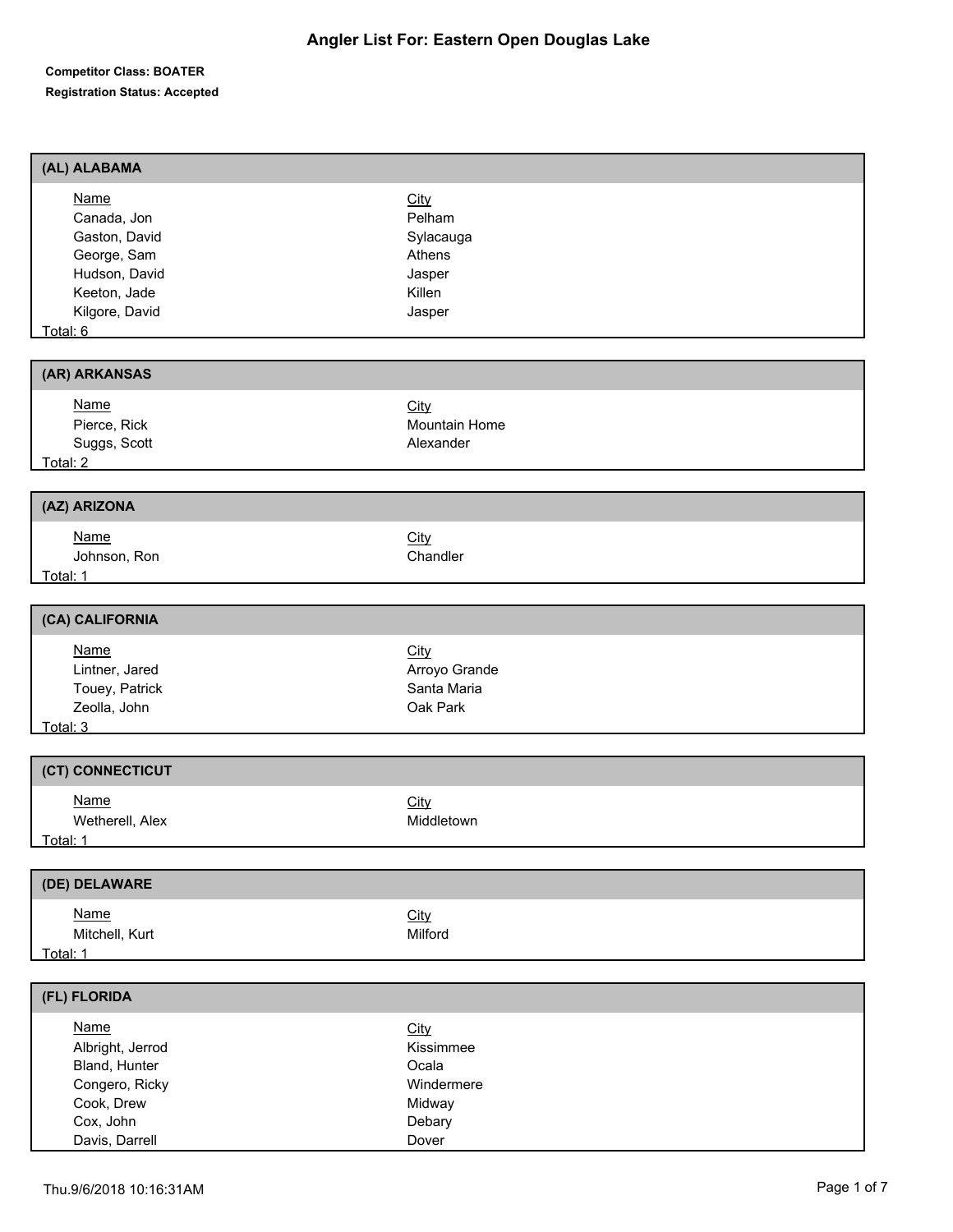| Detweiler, Cody   | Orlando       |  |  |
|-------------------|---------------|--|--|
|                   |               |  |  |
| Dial, Jared       | Winter Haven  |  |  |
| Dial, John        | Winter Haven  |  |  |
| Fox, Kyle         | Lakeland      |  |  |
| Frederick, Tim    | Leesburg      |  |  |
| Frost, Dave       | Mount Dora    |  |  |
| Hogan, Tony       | Mc David      |  |  |
| Howes, Rich       | Oviedo        |  |  |
| Kemp, Vernon      | Umatilla      |  |  |
| Lane, Arnie       | Lakeland      |  |  |
| Lane Jr., Bobby   | Lakeland      |  |  |
| Liss, Mitch       | Saint Cloud   |  |  |
| Martin, Roland    | Naples        |  |  |
| Mathews, Jeff     | Maitland      |  |  |
| May, David        | Odessa        |  |  |
| Mcintosh, Brandon | St Augustine  |  |  |
| Mott, Parker      | Winter Garden |  |  |
| Panzironi, Eric   | Longwood      |  |  |
| Pippin Jr, Chuck  | Gotha         |  |  |
| Pons, Darrell     | Gainesville   |  |  |
| Rocamora, Garrett | Lithia        |  |  |
| Ryals Jr, Ronald  | Live Oak      |  |  |
| Scroggins, Terry  | San Mateo     |  |  |
| <b>Total: 29</b>  |               |  |  |
|                   |               |  |  |
| (GA) GEORGIA      |               |  |  |
| <b>Name</b>       | <b>City</b>   |  |  |
| Brooks, Allen     | Canton        |  |  |
| Hardy, Wil        | Harlem        |  |  |
| Hendrix, Shawn    | Sharpsburg    |  |  |
| Newson, Kendall   | Decatur       |  |  |
| Purvis, Michael   | Canton        |  |  |
| Total: 5          |               |  |  |
|                   |               |  |  |
| (IA) IOWA         |               |  |  |
| <b>Name</b>       | City          |  |  |
| Cherkas, Pete     | Des Moines    |  |  |
| Total: 1          |               |  |  |
|                   |               |  |  |
| (IL) ILLINOIS     |               |  |  |
|                   |               |  |  |
| <b>Name</b>       | <b>City</b>   |  |  |
| Martin, Daniel    | Elmhurst      |  |  |
| Ramsey, Frank     | Spring Grove  |  |  |
| Total: 2          |               |  |  |
| (IN) INDIANA      |               |  |  |
|                   |               |  |  |
| <b>Name</b>       | <b>City</b>   |  |  |
| Getz, Ronnie      | Sunman        |  |  |
|                   |               |  |  |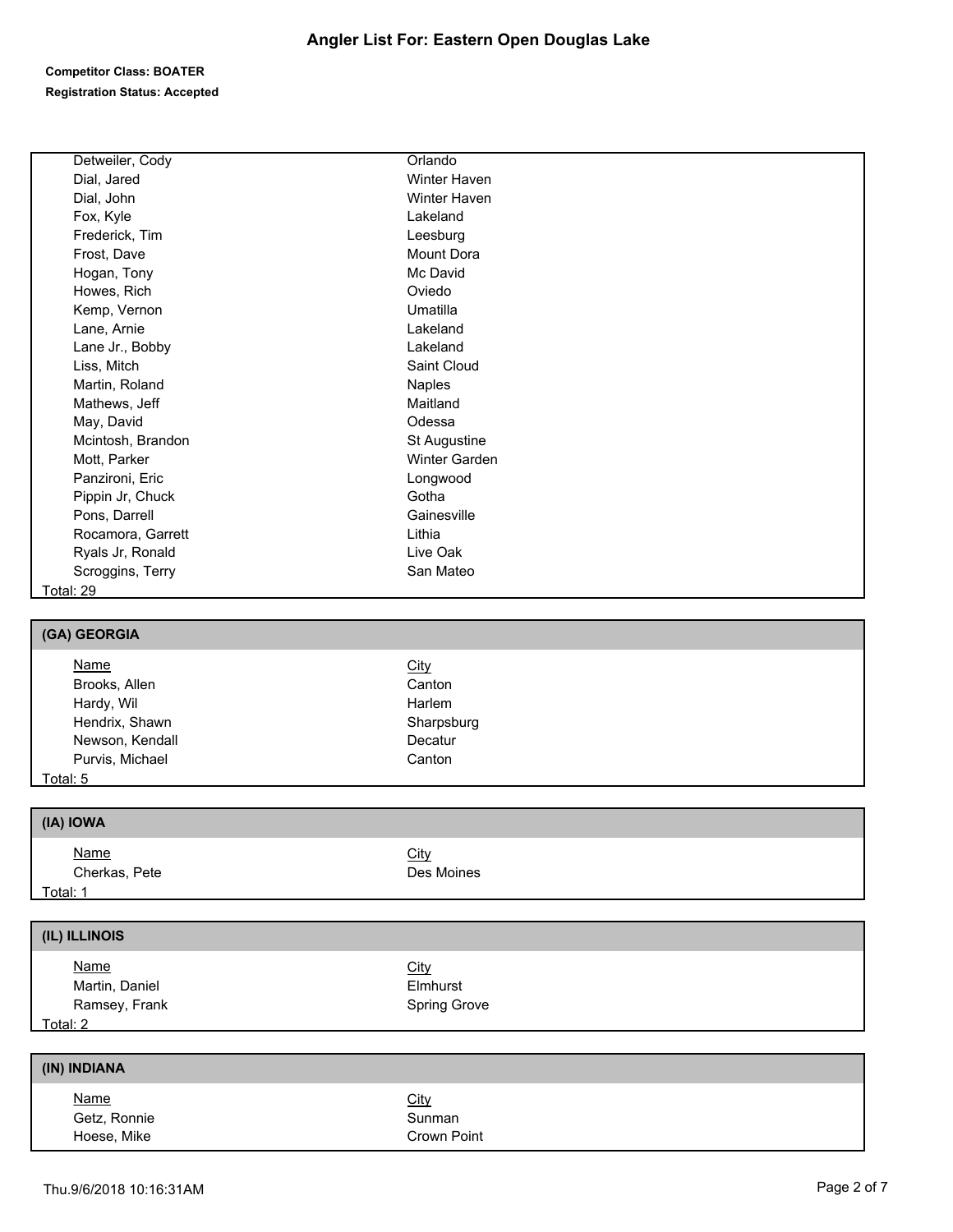#### Total: 2

| (KY) KENTUCKY                                                                                                                                                       |                                                                                                                 |
|---------------------------------------------------------------------------------------------------------------------------------------------------------------------|-----------------------------------------------------------------------------------------------------------------|
| Name<br>Ferguson, Chris<br>Huff, Mike<br>Hunter Jr, John<br>Johnson, Brandon<br>Mattingly, Matt<br>Neat, Dustin<br>Smith, Jim<br>Total: 7                           | City<br>Wittensville<br>Corbin<br>Shelbyville<br>Owingsville<br><b>Gravel Switch</b><br>Dunnville<br>Georgetown |
| (LA) LOUISIANA                                                                                                                                                      |                                                                                                                 |
| <b>Name</b><br>Bonvillain, Scott<br>Murray, Wayne<br>Total: 2 and 2 and 2 and 2 and 2 and 2 and 2 and 2 and 2 and 2 and 2 and 2 and 2 and 2 and 2 and 2 and 2 and 2 | City<br>Dequincy<br><b>Baton Rouge</b>                                                                          |
| (MA) MASSACHUSETTS                                                                                                                                                  |                                                                                                                 |
| <b>Name</b><br>Smith, Cameron<br>Total: 1                                                                                                                           | City<br>Mashpee                                                                                                 |
| (MD) MARYLAND                                                                                                                                                       |                                                                                                                 |
| <b>Name</b><br>Elliott, Randy<br>Farace Jr, Al<br>Total: 2 and 2 and 2 and 2 and 2 and 2 and 2 and 2 and 2 and 2 and 2 and 2 and 2 and 2 and 2 and 2 and 2 and 2    | City<br>Severn<br>Hunt Valley                                                                                   |
| (ME) MAINE                                                                                                                                                          |                                                                                                                 |
| <b>Name</b><br>Carter, Jonathan<br>Total: 1                                                                                                                         | City<br>Glenburn                                                                                                |
| (MI) MICHIGAN                                                                                                                                                       |                                                                                                                 |
| <b>Name</b><br>Anderson, Mike<br>Gritter, Luke<br>Kempkers, Kyle<br>Paquette, Garrett<br>Pipkens, Chad<br>Total: 5                                                  | City<br>Milford<br>Otsego<br>Hamilton<br>Canton<br>Lansing                                                      |
| (MN) MINNESOTA                                                                                                                                                      |                                                                                                                 |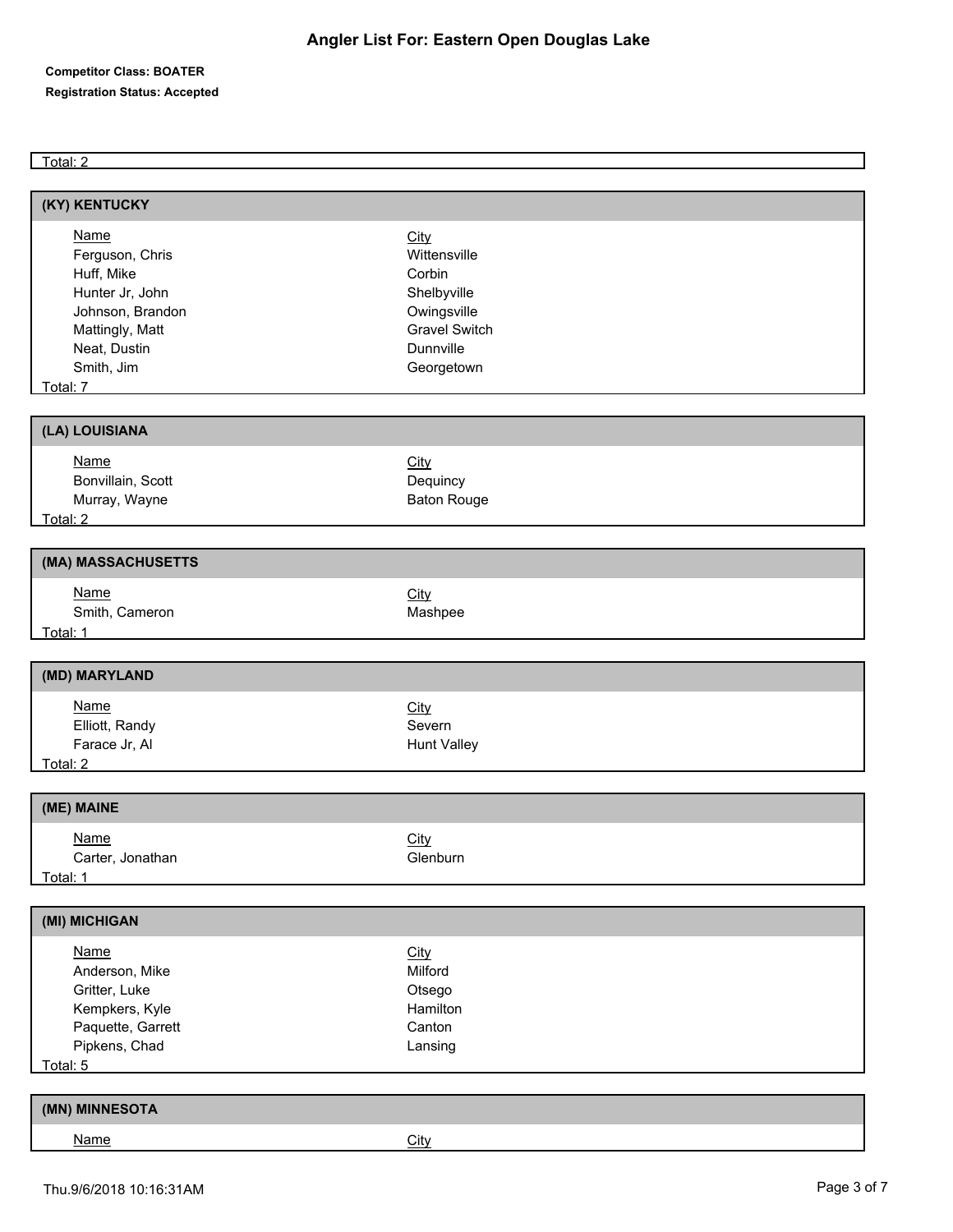# **Angler List For: Eastern Open Douglas Lake**

| Douglas, Josh<br>Isle<br>Fiedler, Denny<br>Minnetonka<br>Johnson, Tadd<br>Lakeview<br>Moynagh, Jim<br>Carver<br><u>Total: 4</u><br>(MS) MISSISSIPPI<br><b>Name</b><br><b>City</b><br>Jones, Teb<br>Hattiesburg<br>Total: 1<br>(NC) NORTH CAROLINA<br><b>Name</b><br><b>City</b><br>Wilkesboro<br>Adams, Tracy<br>Blythe, Cole<br>Charlotte<br>Bogard, Jeremy<br>Wilkesboro<br>Bowen, Walt<br><b>Walnut Cove</b><br>Caldwell, Jamey<br>Carthage<br>Chambers, Craig<br>Harrisburg<br>Cummings, Derek<br>Denver<br>Dice, Walter<br>Sparta<br>Digh, Rob<br>Denver<br>Eaker, Guy<br>Cherryville<br>Hamrick, Scott<br>Denver<br>Harris, Preston<br>State Road<br>Hauser Jr, Wayne<br>Mooresville<br>Houchins, Brad<br>Thomasville<br>Lineberger, Shane<br>Lincolnton<br>Redmond, Steven<br>Waynesville<br>Shaw, Alvin<br>Roaring Gap<br>Stalcup, Barry<br>Marble<br>Williams, David<br>Newton<br><b>Total: 19</b><br>(NJ) NEW JERSEY<br><b>Name</b><br>City<br>Bogosian, Lucas<br>Harrington Park<br>Dipalma, Greg<br>Millville<br>Total: 2<br>(NY) NEW YORK<br><b>Name</b><br><b>City</b><br><b>Wading River</b><br>Cipoletti, Buddy<br>Flint, Chris<br>Potsdam<br>Total: 2<br>(OH) OHIO<br><b>Name</b><br>City |  |
|------------------------------------------------------------------------------------------------------------------------------------------------------------------------------------------------------------------------------------------------------------------------------------------------------------------------------------------------------------------------------------------------------------------------------------------------------------------------------------------------------------------------------------------------------------------------------------------------------------------------------------------------------------------------------------------------------------------------------------------------------------------------------------------------------------------------------------------------------------------------------------------------------------------------------------------------------------------------------------------------------------------------------------------------------------------------------------------------------------------------------------------------------------------------------------------------------------|--|
|                                                                                                                                                                                                                                                                                                                                                                                                                                                                                                                                                                                                                                                                                                                                                                                                                                                                                                                                                                                                                                                                                                                                                                                                            |  |
|                                                                                                                                                                                                                                                                                                                                                                                                                                                                                                                                                                                                                                                                                                                                                                                                                                                                                                                                                                                                                                                                                                                                                                                                            |  |
|                                                                                                                                                                                                                                                                                                                                                                                                                                                                                                                                                                                                                                                                                                                                                                                                                                                                                                                                                                                                                                                                                                                                                                                                            |  |
|                                                                                                                                                                                                                                                                                                                                                                                                                                                                                                                                                                                                                                                                                                                                                                                                                                                                                                                                                                                                                                                                                                                                                                                                            |  |
|                                                                                                                                                                                                                                                                                                                                                                                                                                                                                                                                                                                                                                                                                                                                                                                                                                                                                                                                                                                                                                                                                                                                                                                                            |  |
|                                                                                                                                                                                                                                                                                                                                                                                                                                                                                                                                                                                                                                                                                                                                                                                                                                                                                                                                                                                                                                                                                                                                                                                                            |  |
|                                                                                                                                                                                                                                                                                                                                                                                                                                                                                                                                                                                                                                                                                                                                                                                                                                                                                                                                                                                                                                                                                                                                                                                                            |  |
|                                                                                                                                                                                                                                                                                                                                                                                                                                                                                                                                                                                                                                                                                                                                                                                                                                                                                                                                                                                                                                                                                                                                                                                                            |  |
|                                                                                                                                                                                                                                                                                                                                                                                                                                                                                                                                                                                                                                                                                                                                                                                                                                                                                                                                                                                                                                                                                                                                                                                                            |  |
|                                                                                                                                                                                                                                                                                                                                                                                                                                                                                                                                                                                                                                                                                                                                                                                                                                                                                                                                                                                                                                                                                                                                                                                                            |  |
|                                                                                                                                                                                                                                                                                                                                                                                                                                                                                                                                                                                                                                                                                                                                                                                                                                                                                                                                                                                                                                                                                                                                                                                                            |  |
|                                                                                                                                                                                                                                                                                                                                                                                                                                                                                                                                                                                                                                                                                                                                                                                                                                                                                                                                                                                                                                                                                                                                                                                                            |  |
|                                                                                                                                                                                                                                                                                                                                                                                                                                                                                                                                                                                                                                                                                                                                                                                                                                                                                                                                                                                                                                                                                                                                                                                                            |  |
|                                                                                                                                                                                                                                                                                                                                                                                                                                                                                                                                                                                                                                                                                                                                                                                                                                                                                                                                                                                                                                                                                                                                                                                                            |  |
|                                                                                                                                                                                                                                                                                                                                                                                                                                                                                                                                                                                                                                                                                                                                                                                                                                                                                                                                                                                                                                                                                                                                                                                                            |  |
|                                                                                                                                                                                                                                                                                                                                                                                                                                                                                                                                                                                                                                                                                                                                                                                                                                                                                                                                                                                                                                                                                                                                                                                                            |  |
|                                                                                                                                                                                                                                                                                                                                                                                                                                                                                                                                                                                                                                                                                                                                                                                                                                                                                                                                                                                                                                                                                                                                                                                                            |  |
|                                                                                                                                                                                                                                                                                                                                                                                                                                                                                                                                                                                                                                                                                                                                                                                                                                                                                                                                                                                                                                                                                                                                                                                                            |  |
|                                                                                                                                                                                                                                                                                                                                                                                                                                                                                                                                                                                                                                                                                                                                                                                                                                                                                                                                                                                                                                                                                                                                                                                                            |  |
|                                                                                                                                                                                                                                                                                                                                                                                                                                                                                                                                                                                                                                                                                                                                                                                                                                                                                                                                                                                                                                                                                                                                                                                                            |  |
|                                                                                                                                                                                                                                                                                                                                                                                                                                                                                                                                                                                                                                                                                                                                                                                                                                                                                                                                                                                                                                                                                                                                                                                                            |  |
|                                                                                                                                                                                                                                                                                                                                                                                                                                                                                                                                                                                                                                                                                                                                                                                                                                                                                                                                                                                                                                                                                                                                                                                                            |  |
|                                                                                                                                                                                                                                                                                                                                                                                                                                                                                                                                                                                                                                                                                                                                                                                                                                                                                                                                                                                                                                                                                                                                                                                                            |  |
|                                                                                                                                                                                                                                                                                                                                                                                                                                                                                                                                                                                                                                                                                                                                                                                                                                                                                                                                                                                                                                                                                                                                                                                                            |  |
|                                                                                                                                                                                                                                                                                                                                                                                                                                                                                                                                                                                                                                                                                                                                                                                                                                                                                                                                                                                                                                                                                                                                                                                                            |  |
|                                                                                                                                                                                                                                                                                                                                                                                                                                                                                                                                                                                                                                                                                                                                                                                                                                                                                                                                                                                                                                                                                                                                                                                                            |  |
|                                                                                                                                                                                                                                                                                                                                                                                                                                                                                                                                                                                                                                                                                                                                                                                                                                                                                                                                                                                                                                                                                                                                                                                                            |  |
|                                                                                                                                                                                                                                                                                                                                                                                                                                                                                                                                                                                                                                                                                                                                                                                                                                                                                                                                                                                                                                                                                                                                                                                                            |  |
|                                                                                                                                                                                                                                                                                                                                                                                                                                                                                                                                                                                                                                                                                                                                                                                                                                                                                                                                                                                                                                                                                                                                                                                                            |  |
|                                                                                                                                                                                                                                                                                                                                                                                                                                                                                                                                                                                                                                                                                                                                                                                                                                                                                                                                                                                                                                                                                                                                                                                                            |  |
|                                                                                                                                                                                                                                                                                                                                                                                                                                                                                                                                                                                                                                                                                                                                                                                                                                                                                                                                                                                                                                                                                                                                                                                                            |  |
|                                                                                                                                                                                                                                                                                                                                                                                                                                                                                                                                                                                                                                                                                                                                                                                                                                                                                                                                                                                                                                                                                                                                                                                                            |  |
|                                                                                                                                                                                                                                                                                                                                                                                                                                                                                                                                                                                                                                                                                                                                                                                                                                                                                                                                                                                                                                                                                                                                                                                                            |  |
|                                                                                                                                                                                                                                                                                                                                                                                                                                                                                                                                                                                                                                                                                                                                                                                                                                                                                                                                                                                                                                                                                                                                                                                                            |  |
|                                                                                                                                                                                                                                                                                                                                                                                                                                                                                                                                                                                                                                                                                                                                                                                                                                                                                                                                                                                                                                                                                                                                                                                                            |  |
|                                                                                                                                                                                                                                                                                                                                                                                                                                                                                                                                                                                                                                                                                                                                                                                                                                                                                                                                                                                                                                                                                                                                                                                                            |  |
|                                                                                                                                                                                                                                                                                                                                                                                                                                                                                                                                                                                                                                                                                                                                                                                                                                                                                                                                                                                                                                                                                                                                                                                                            |  |
|                                                                                                                                                                                                                                                                                                                                                                                                                                                                                                                                                                                                                                                                                                                                                                                                                                                                                                                                                                                                                                                                                                                                                                                                            |  |
|                                                                                                                                                                                                                                                                                                                                                                                                                                                                                                                                                                                                                                                                                                                                                                                                                                                                                                                                                                                                                                                                                                                                                                                                            |  |
|                                                                                                                                                                                                                                                                                                                                                                                                                                                                                                                                                                                                                                                                                                                                                                                                                                                                                                                                                                                                                                                                                                                                                                                                            |  |
|                                                                                                                                                                                                                                                                                                                                                                                                                                                                                                                                                                                                                                                                                                                                                                                                                                                                                                                                                                                                                                                                                                                                                                                                            |  |
|                                                                                                                                                                                                                                                                                                                                                                                                                                                                                                                                                                                                                                                                                                                                                                                                                                                                                                                                                                                                                                                                                                                                                                                                            |  |
|                                                                                                                                                                                                                                                                                                                                                                                                                                                                                                                                                                                                                                                                                                                                                                                                                                                                                                                                                                                                                                                                                                                                                                                                            |  |
|                                                                                                                                                                                                                                                                                                                                                                                                                                                                                                                                                                                                                                                                                                                                                                                                                                                                                                                                                                                                                                                                                                                                                                                                            |  |
|                                                                                                                                                                                                                                                                                                                                                                                                                                                                                                                                                                                                                                                                                                                                                                                                                                                                                                                                                                                                                                                                                                                                                                                                            |  |
|                                                                                                                                                                                                                                                                                                                                                                                                                                                                                                                                                                                                                                                                                                                                                                                                                                                                                                                                                                                                                                                                                                                                                                                                            |  |
|                                                                                                                                                                                                                                                                                                                                                                                                                                                                                                                                                                                                                                                                                                                                                                                                                                                                                                                                                                                                                                                                                                                                                                                                            |  |
|                                                                                                                                                                                                                                                                                                                                                                                                                                                                                                                                                                                                                                                                                                                                                                                                                                                                                                                                                                                                                                                                                                                                                                                                            |  |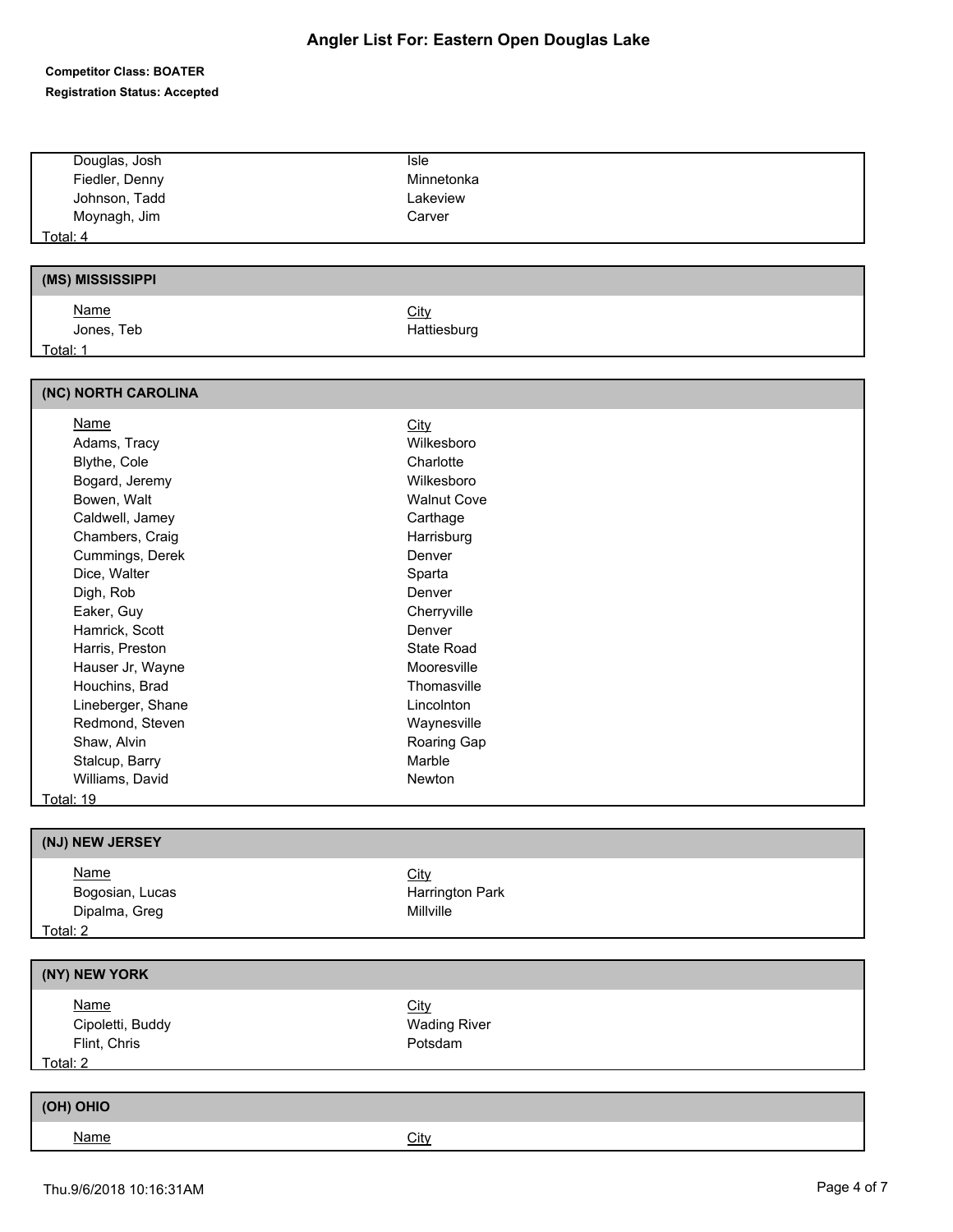## **Angler List For: Eastern Open Douglas Lake**

#### **Competitor Class: BOATER Registration Status: Accepted**

| Berger, Tyler      | Delaware      |
|--------------------|---------------|
| Dawson, Cody       | Mount Vernon  |
| Hartley, Charlie   | Grove City    |
| Priest, Steven     | New Lexington |
| Requarth, Fredrick | Dayton        |
| Stephens, Whitney  | Waverly       |
| Total: 6           |               |
|                    |               |

#### **(PA) PENNSYLVANIA**

| <b>Name</b>        | City       |  |
|--------------------|------------|--|
| DeMarion, Destin   | Grove City |  |
| Kneidinger, Gus    | Prospect   |  |
| Mazzola, Christian | Walnutport |  |
| Mignanelli, James  | Harmony    |  |
| Morella, Stephen   | Whitehall  |  |
| .                  |            |  |

Total: 5

## **(SC) SOUTH CAROLINA**

| Name             | <u>City</u>  |  |
|------------------|--------------|--|
| Auten, Todd      | Lake Wylie   |  |
| Eubanks, Hunter  | Inman        |  |
| Lehtonen, Derek  | Woodruff     |  |
| Mollohan, Matt   | Prosperity   |  |
| Murphy, Michael  | Lexington    |  |
| Spradley, Joey   | Gloverville  |  |
| Tyler, Brian     | Johnsonville |  |
| Walters, Patrick | Ladson       |  |
| Total: 8         |              |  |

## **(TN) TENNESSEE**

| Name              | <b>City</b>   |
|-------------------|---------------|
| Ailor, Bryant     | Knoxville     |
| Ball, Eddie       | Newport       |
| Burghoff, Miles   | Hixson        |
| Burkhart, Brad    | Speedwell     |
| Card, Brandon     | Knoxville     |
| Clouse, Gary      | LaVergne      |
| Clowers, Rob      | Sweetwater    |
| Cornelius, David  | Apison        |
| Coughlin, Matt    | Dandridge     |
| Cox, Dow          | Jonesborough  |
| DeFoe, Ott        | <b>Blaine</b> |
| Delvisco, Michael | Dandridge     |
| Foutz, Jacob      | Charleston    |
| Hamilton, Skylar  | Dandridge     |
| Hart, Chris       | Franklin      |
| Hatfield, Nick    | Johnson City  |
| Ingram, Charlie   | Centerville   |
| Lester, Brandon   | Fayetteville  |
| Mccarter, Aaron   | Dandridge     |
|                   |               |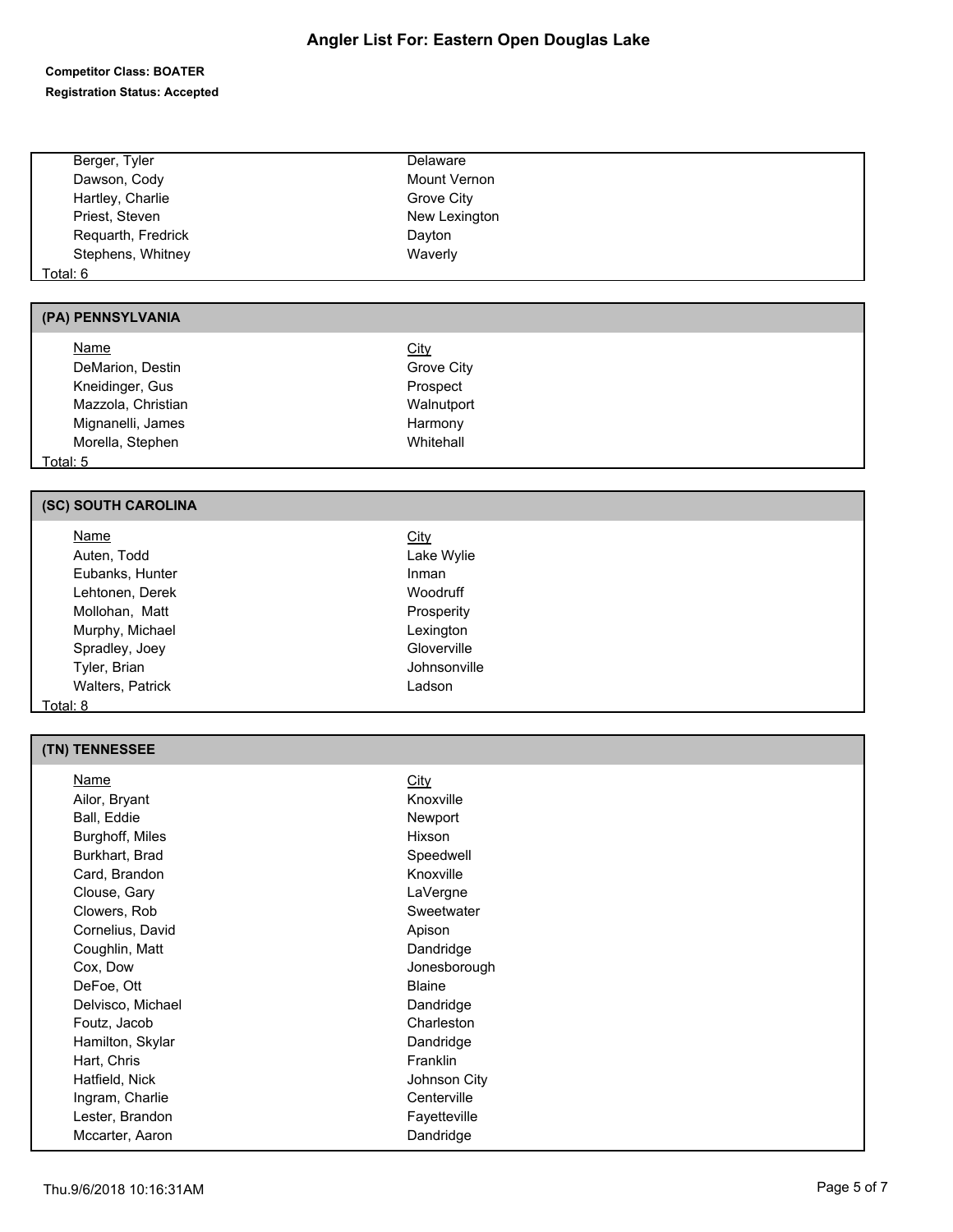| Ownby, Mark<br>Sevierville<br>Palmer, Freddy<br><b>Estill Springs</b><br>Patton, Scott<br>Paris<br>Pelfrey, Jonathan<br>Rockwood<br>Penny, Randall<br>New Market<br>Shannon, Rick<br>Woodlawn<br>Shepherd, Ricky<br>Mosheim<br>Strader, Wesley<br><b>Spring City</b><br>Tate, Nick<br>Knoxville<br>Vicchio, Kenneth<br><b>Bluff City</b><br><b>Total: 30</b><br>(TX) TEXAS<br><b>Name</b><br>City<br>Jocumsen, Carl<br>Frisco<br>Total: 1<br>(UT) UTAH<br><b>Name</b><br>City<br>Lavallee, Mike<br>Sandy<br>Total: 1<br>(VA) VIRGINIA<br><b>Name</b><br>City<br>Berlo, Shayne<br>Mclean<br>Cassaday, James<br>Wirtz<br>Hawkins, Rick<br>Vinton<br>Keene, Phillip<br>Pounding Mill<br>Loughran III, Ed<br>Mechanicsville<br>Lugar, Jeff<br>Cross Junction<br>Perdue, David<br>Wirtz<br>Plessinger, James<br>Carrollton<br>Total: 8<br>(VT) VERMONT<br>Name<br>City<br>Kennedy, Jimmy<br>Plainfield<br>Total: 1<br>(WA) WASHINGTON<br><b>Name</b><br>City<br>Castillo, James<br>W. Richland<br><u>Total: 1</u><br>(WI) WISCONSIN<br><b>Name</b><br><b>City</b> | Neece, Corey | <b>Bristol</b> |
|--------------------------------------------------------------------------------------------------------------------------------------------------------------------------------------------------------------------------------------------------------------------------------------------------------------------------------------------------------------------------------------------------------------------------------------------------------------------------------------------------------------------------------------------------------------------------------------------------------------------------------------------------------------------------------------------------------------------------------------------------------------------------------------------------------------------------------------------------------------------------------------------------------------------------------------------------------------------------------------------------------------------------------------------------------------|--------------|----------------|
|                                                                                                                                                                                                                                                                                                                                                                                                                                                                                                                                                                                                                                                                                                                                                                                                                                                                                                                                                                                                                                                              |              |                |
|                                                                                                                                                                                                                                                                                                                                                                                                                                                                                                                                                                                                                                                                                                                                                                                                                                                                                                                                                                                                                                                              |              |                |
|                                                                                                                                                                                                                                                                                                                                                                                                                                                                                                                                                                                                                                                                                                                                                                                                                                                                                                                                                                                                                                                              |              |                |
|                                                                                                                                                                                                                                                                                                                                                                                                                                                                                                                                                                                                                                                                                                                                                                                                                                                                                                                                                                                                                                                              |              |                |
|                                                                                                                                                                                                                                                                                                                                                                                                                                                                                                                                                                                                                                                                                                                                                                                                                                                                                                                                                                                                                                                              |              |                |
|                                                                                                                                                                                                                                                                                                                                                                                                                                                                                                                                                                                                                                                                                                                                                                                                                                                                                                                                                                                                                                                              |              |                |
|                                                                                                                                                                                                                                                                                                                                                                                                                                                                                                                                                                                                                                                                                                                                                                                                                                                                                                                                                                                                                                                              |              |                |
|                                                                                                                                                                                                                                                                                                                                                                                                                                                                                                                                                                                                                                                                                                                                                                                                                                                                                                                                                                                                                                                              |              |                |
|                                                                                                                                                                                                                                                                                                                                                                                                                                                                                                                                                                                                                                                                                                                                                                                                                                                                                                                                                                                                                                                              |              |                |
|                                                                                                                                                                                                                                                                                                                                                                                                                                                                                                                                                                                                                                                                                                                                                                                                                                                                                                                                                                                                                                                              |              |                |
|                                                                                                                                                                                                                                                                                                                                                                                                                                                                                                                                                                                                                                                                                                                                                                                                                                                                                                                                                                                                                                                              |              |                |
|                                                                                                                                                                                                                                                                                                                                                                                                                                                                                                                                                                                                                                                                                                                                                                                                                                                                                                                                                                                                                                                              |              |                |
|                                                                                                                                                                                                                                                                                                                                                                                                                                                                                                                                                                                                                                                                                                                                                                                                                                                                                                                                                                                                                                                              |              |                |
|                                                                                                                                                                                                                                                                                                                                                                                                                                                                                                                                                                                                                                                                                                                                                                                                                                                                                                                                                                                                                                                              |              |                |
|                                                                                                                                                                                                                                                                                                                                                                                                                                                                                                                                                                                                                                                                                                                                                                                                                                                                                                                                                                                                                                                              |              |                |
|                                                                                                                                                                                                                                                                                                                                                                                                                                                                                                                                                                                                                                                                                                                                                                                                                                                                                                                                                                                                                                                              |              |                |
|                                                                                                                                                                                                                                                                                                                                                                                                                                                                                                                                                                                                                                                                                                                                                                                                                                                                                                                                                                                                                                                              |              |                |
|                                                                                                                                                                                                                                                                                                                                                                                                                                                                                                                                                                                                                                                                                                                                                                                                                                                                                                                                                                                                                                                              |              |                |
|                                                                                                                                                                                                                                                                                                                                                                                                                                                                                                                                                                                                                                                                                                                                                                                                                                                                                                                                                                                                                                                              |              |                |
|                                                                                                                                                                                                                                                                                                                                                                                                                                                                                                                                                                                                                                                                                                                                                                                                                                                                                                                                                                                                                                                              |              |                |
|                                                                                                                                                                                                                                                                                                                                                                                                                                                                                                                                                                                                                                                                                                                                                                                                                                                                                                                                                                                                                                                              |              |                |
|                                                                                                                                                                                                                                                                                                                                                                                                                                                                                                                                                                                                                                                                                                                                                                                                                                                                                                                                                                                                                                                              |              |                |
|                                                                                                                                                                                                                                                                                                                                                                                                                                                                                                                                                                                                                                                                                                                                                                                                                                                                                                                                                                                                                                                              |              |                |
|                                                                                                                                                                                                                                                                                                                                                                                                                                                                                                                                                                                                                                                                                                                                                                                                                                                                                                                                                                                                                                                              |              |                |
|                                                                                                                                                                                                                                                                                                                                                                                                                                                                                                                                                                                                                                                                                                                                                                                                                                                                                                                                                                                                                                                              |              |                |
|                                                                                                                                                                                                                                                                                                                                                                                                                                                                                                                                                                                                                                                                                                                                                                                                                                                                                                                                                                                                                                                              |              |                |
|                                                                                                                                                                                                                                                                                                                                                                                                                                                                                                                                                                                                                                                                                                                                                                                                                                                                                                                                                                                                                                                              |              |                |
|                                                                                                                                                                                                                                                                                                                                                                                                                                                                                                                                                                                                                                                                                                                                                                                                                                                                                                                                                                                                                                                              |              |                |
|                                                                                                                                                                                                                                                                                                                                                                                                                                                                                                                                                                                                                                                                                                                                                                                                                                                                                                                                                                                                                                                              |              |                |
|                                                                                                                                                                                                                                                                                                                                                                                                                                                                                                                                                                                                                                                                                                                                                                                                                                                                                                                                                                                                                                                              |              |                |
|                                                                                                                                                                                                                                                                                                                                                                                                                                                                                                                                                                                                                                                                                                                                                                                                                                                                                                                                                                                                                                                              |              |                |
|                                                                                                                                                                                                                                                                                                                                                                                                                                                                                                                                                                                                                                                                                                                                                                                                                                                                                                                                                                                                                                                              |              |                |
|                                                                                                                                                                                                                                                                                                                                                                                                                                                                                                                                                                                                                                                                                                                                                                                                                                                                                                                                                                                                                                                              |              |                |
|                                                                                                                                                                                                                                                                                                                                                                                                                                                                                                                                                                                                                                                                                                                                                                                                                                                                                                                                                                                                                                                              |              |                |
|                                                                                                                                                                                                                                                                                                                                                                                                                                                                                                                                                                                                                                                                                                                                                                                                                                                                                                                                                                                                                                                              |              |                |
|                                                                                                                                                                                                                                                                                                                                                                                                                                                                                                                                                                                                                                                                                                                                                                                                                                                                                                                                                                                                                                                              |              |                |
|                                                                                                                                                                                                                                                                                                                                                                                                                                                                                                                                                                                                                                                                                                                                                                                                                                                                                                                                                                                                                                                              |              |                |
|                                                                                                                                                                                                                                                                                                                                                                                                                                                                                                                                                                                                                                                                                                                                                                                                                                                                                                                                                                                                                                                              |              |                |
|                                                                                                                                                                                                                                                                                                                                                                                                                                                                                                                                                                                                                                                                                                                                                                                                                                                                                                                                                                                                                                                              |              |                |
|                                                                                                                                                                                                                                                                                                                                                                                                                                                                                                                                                                                                                                                                                                                                                                                                                                                                                                                                                                                                                                                              |              |                |
|                                                                                                                                                                                                                                                                                                                                                                                                                                                                                                                                                                                                                                                                                                                                                                                                                                                                                                                                                                                                                                                              |              |                |
|                                                                                                                                                                                                                                                                                                                                                                                                                                                                                                                                                                                                                                                                                                                                                                                                                                                                                                                                                                                                                                                              |              |                |
|                                                                                                                                                                                                                                                                                                                                                                                                                                                                                                                                                                                                                                                                                                                                                                                                                                                                                                                                                                                                                                                              |              |                |
|                                                                                                                                                                                                                                                                                                                                                                                                                                                                                                                                                                                                                                                                                                                                                                                                                                                                                                                                                                                                                                                              |              |                |
|                                                                                                                                                                                                                                                                                                                                                                                                                                                                                                                                                                                                                                                                                                                                                                                                                                                                                                                                                                                                                                                              |              |                |
|                                                                                                                                                                                                                                                                                                                                                                                                                                                                                                                                                                                                                                                                                                                                                                                                                                                                                                                                                                                                                                                              |              |                |